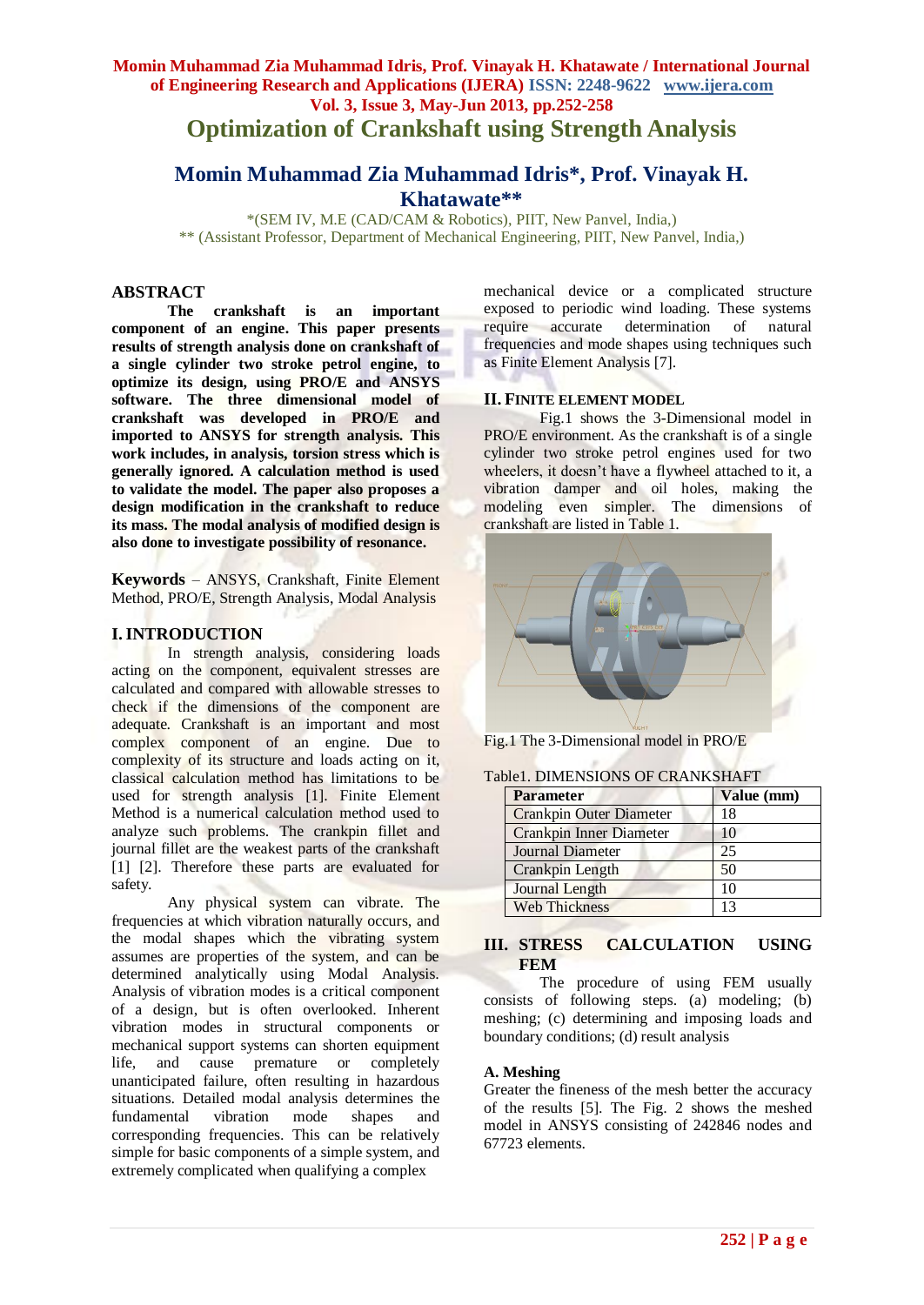

Fig.2 Meshing the model in ASYS

#### **B. Defining Material Properties**

The ANSYS demands for material properties which are defined using module ENGINERING DATA. The material used for crankshaft is 40Cr4Mo2.The material properties are listed in Table 2.

#### Table 2 . THE MATERIAL PROPERTIES

| Density                 | 7800 kg m <sup><math>\sim</math>-3</sup> |
|-------------------------|------------------------------------------|
| Young's Modulus         | $2.05e+011Pa$                            |
| Poisson's Ratio         | 0.3                                      |
| <b>Tensile Strength</b> | $7.7e+008$ Pa                            |

#### **C. Loads and Boundary Conditions**

Boundary conditions play an important role in FEM. Therefore they must be carefully defined to resemble actual working condition of the component being analyzed. The crankshaft is subjected to three loads namely Gas Force F, Bending Moment M and Torque T. The boundary conditions for these loads are as follows [3].

#### **1. Gas Force F**

Gas Force F is calculated using maximum cylinder pressure, 50 bar for petrol engines [4], and bore diameter of engine cylinder. This load is assumed to be acting at the centre of crankpin. Displacements in all three directions (x, y and z) are fully restrained at side face of both journals as shown in Fig.3. From this loading case, maximum compressive stress in the journal fillet is obtained.





#### **2. Bending Moment M**

For strength analysis crankshaft is assumed to be a simply supported beam with a point load acting at the centre of crankpin. The maximum Bending Moment M is calculated accordingly. One journal of the crankshaft is kept free (six degree of freedom) and Bending Moment M is applied to this journal as shown in Fig.4. The degrees of freedom at the other journal are fully restrained. From this loading case maximum bending stresses in the crankpin fillet and journal fillet are obtained.



Fig.4 Bending Moment applied at one of the journals

#### **3. Torque T**

Maximum Torque T is obtained from manufacturer's engine specifications. One journal of the crankshaft is kept free (six degree of freedom) and Torque T is applied to this journal. The degrees of freedom at the other journal are fully restrained as shown in Fig.5. From this loading case maximum torsion stress in crankpin fillet and journal fillet are obtained.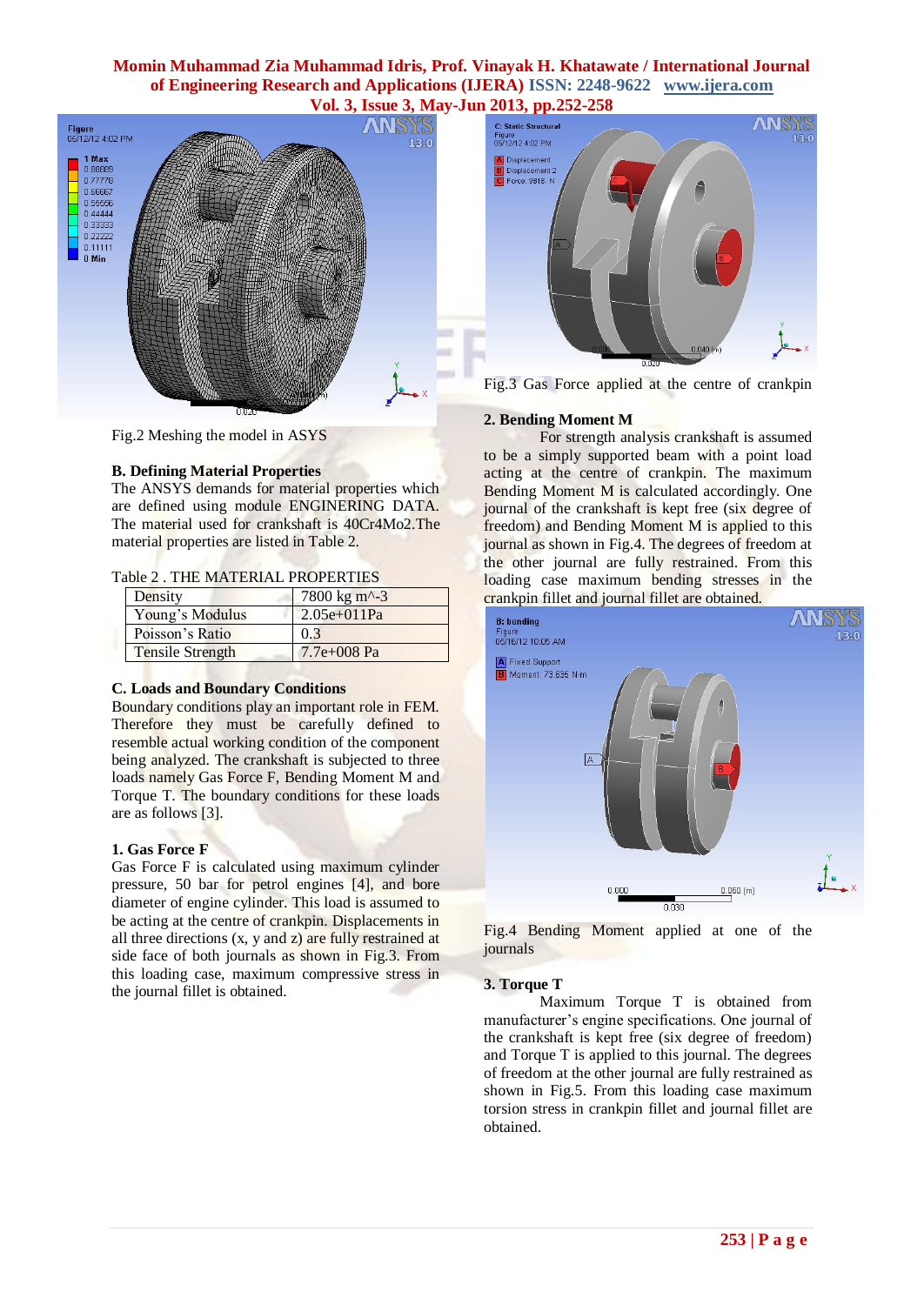

Fig.5 Torque applied at one of the journals

#### **D. Calculation of Equivalent Stress**

As the boundary condition in each load case is different, it is impossible to combine them in ANSYS to find equivalent stress. Therefore, stress values obtained from various load cases are used in formulae given in [3] to obtain equivalent stress in crankpin fillet and journal fillet. As the load on the crankshaft is fluctuating, the equivalent stress is to be compared with fatigue strength of crankshaft material. This is done by calculating fatigue strength  $\sigma$ *DW* and acceptability factor Q as given in [3]. Fatigue Strength:

 $\sigma D W = \pm K. (0.42, \sigma B + 39.3)[0.264]$  $+1.073 \cdot D^{-0.2} + \frac{785 - \sigma B}{4000}$ 4900  $+\frac{196}{-6}$  $\frac{196}{\sigma B}$ <sub>N</sub>  $\frac{1}{RH}$ 

Where

 $\sigma B[N/mm^2]$ minimum tensile strength of crankshaft material

K [-] factor for different types of crankshafts without surface treatment. Values greater than 1 are only applicable to fatigue strength in fillet area.

 $= 1.05$  for continuous grain flow forged or dropforged crankshafts

 = 1.0 for free form forged crankshafts (without continuous grain flow)

*RH* [mm]fillet radius of crankpin or journal

 $\sigma D W = \pm 468.24 \ N/mm^2$  related to crankpin fillet  $\sigma D W = \pm 413.3 \ N/mm^2$  related to journal fillet

Acceptability Factor:

 $Q=\frac{\partial}{\partial v}$  $\sigma$ DW (1)

Adequate dimensioning of the crankshaft is ensured if the smallest of all acceptability factors satisfies the criteria [3]:

 $Q \ge 1.15$ 

## 1. Equivalent Stress  $\sigma v$  and Acceptability Factor **Q in Crankpin Fillet**

The maximum bending stress and torsion stress in crankpin fillet were obtained from equivalent stress diagrams for the load cases Bending Moment and Torque respectively. (Fig.6 and Fig.7)



Fig.6 Maximum bending stress in crankpin fillet



Fig.7 Maximum torsion stress in crankpin fillet The Equivalent Stress in crankpin fillet is calculated as:

$$
\sigma v = \pm \sqrt{\sigma B H^2 + 3 \times \tau H^2}
$$
 (2)  
=  $\pm \sqrt{287.5^2 + 3 \times 20.34^2}$ 

 $\sigma v = +289.65 \ N/mm^2$ The Acceptability Factor is calculated using (1)  $Q = 1.616$ 

#### 2. Equivalent Stress  $\sigma v$  and Acceptability Factor **Q in Journal Fillet**

The maximum bending stress, torsion stress and maximum compressive stress in journal fillet were obtained from equivalent stress diagrams for the load case Bending Moment, Torque and Gas Force respectively. (Fig.8, Fig.9 and Fig.10)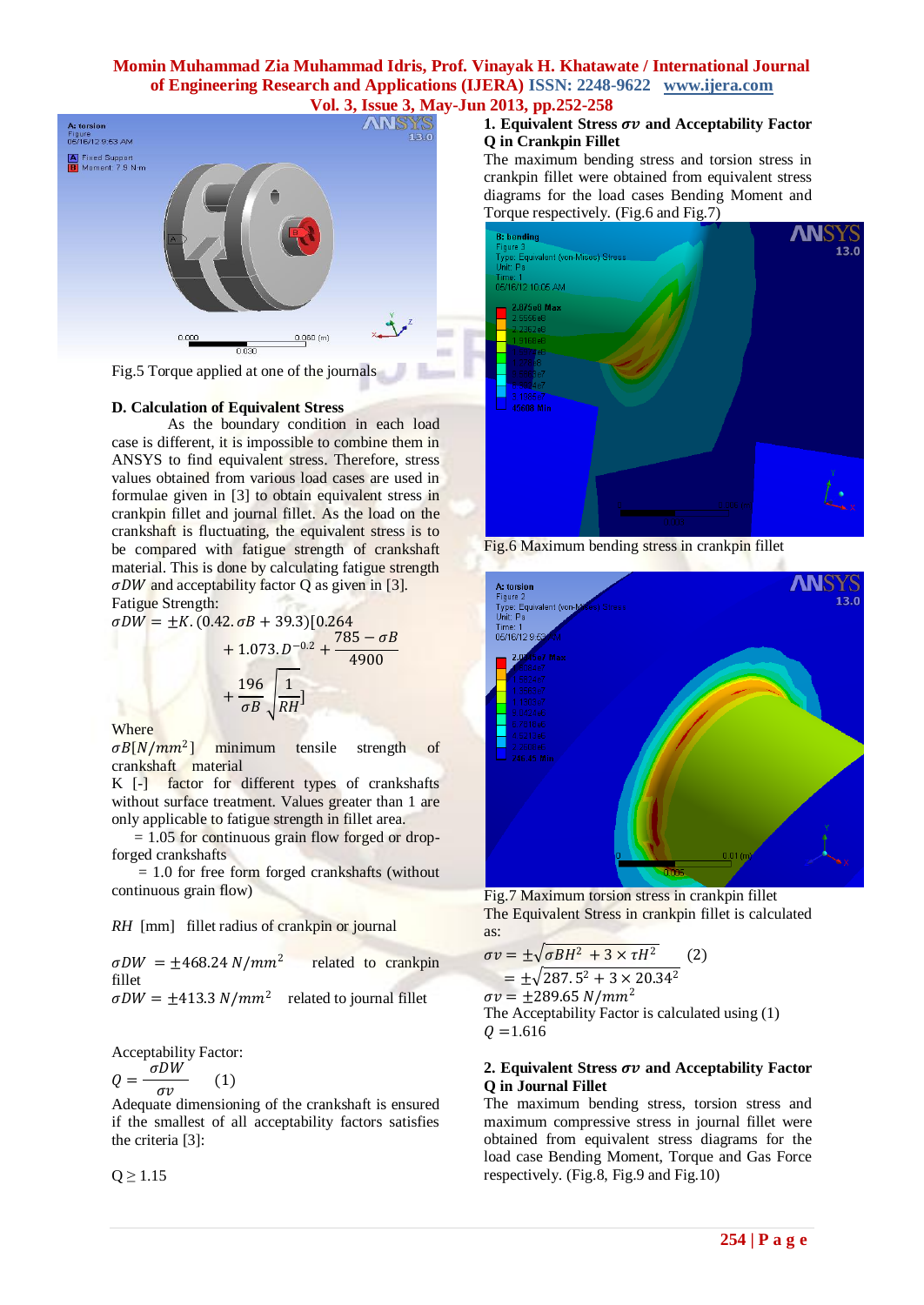

Fig.9 Maximum bending stress in journal fillet The Equivalent Stress in journal fillet is calculated as:

$$
\sigma v = \pm \sqrt{\sigma B G^2 + 3 \times \tau G^2}
$$
 (3)  
=  $\pm \sqrt{266.46^2 + 3 \times 9.042^2}$   

$$
\sigma v = \pm 267.01 \text{ N/mm}^2
$$

The Acceptability Factor is calculated using (1)  $0=1.547$ 



Fig.10 Maximum compressive stress in journal fillet

## **IV. MODEL VALIDATION**

Alternatively, a classical calculation method given in [3] was used to validate the model. The equivalent stress and acceptability factor were calculated and compared with values obtained from Finite Element Method described earlier.

1. Equivalent Stress  $\sigma v$  and Acceptability Factor O in Crankpin Fillet

The Equivalent Stress in crankpin fillet is calculated as:

$$
\sigma v = \pm \sqrt{\sigma B H^2 + 3 \times \tau H^2} \qquad (4)
$$

 $=\pm\sqrt{301^2+3\times14.83^2}$ 

 $\sigma v = +468.24 N/mm^2$ 

The Acceptability Factor is calculated using (1)  $Q = 1.55$ 

2. Equivalent Stress  $\sigma v$  and Acceptability Factor Q in Journal Fillet

The Equivalent Stress in journal fillet is calculated as:

$$
\sigma v = \pm \sqrt{\sigma B G^2 + 3 \times \tau G^2}
$$
 (5)

$$
= \pm \sqrt{270.74^2 + 3 \times 5.018^2}
$$

 $\sigma v = +270.88 \ N/mm^2$ The Acceptability Factor is calculated using (1)  $Q = 1.525$ 

## **V. RESULT ANALYSIS**

The stress concentration is high in crankpin fillet and journal fillet. The values of equivalent stress and acceptability factor obtained from FEM and classical calculation method were almost equal for both crankpin fillet as well as journal fillet. Therefore it is concluded that it is safe to consider stress values obtained from FEM for strength analysis. The results obtained from both the methods are listed in Table 3. Table3. RESULT ANALYSIS

**Area Parameter By By Calculation Crankpin** Fillet Equivalent Stress  $\sigma v$ 289.65  $N/mm<sup>2</sup>$ 302.09  $N/mm<sup>2</sup>$ Acceptability  $\frac{1.55}{\text{Factor Q}}$  1.616 1.55 Journal Fillet Equivalent Stress  $\sigma v$ 267.01  $N/mm^2$ 270.88  $N/mm^2$ Acceptability Factor Q 1.547 1.525

The large difference between the specified value of Acceptability Factor,  $Q \ge 1.15$ , and its calculated value proved that crankshaft is over dimensioned. Therefore a scope for the improvement in the design was investigated. The original thickness of the web is 13 mm which is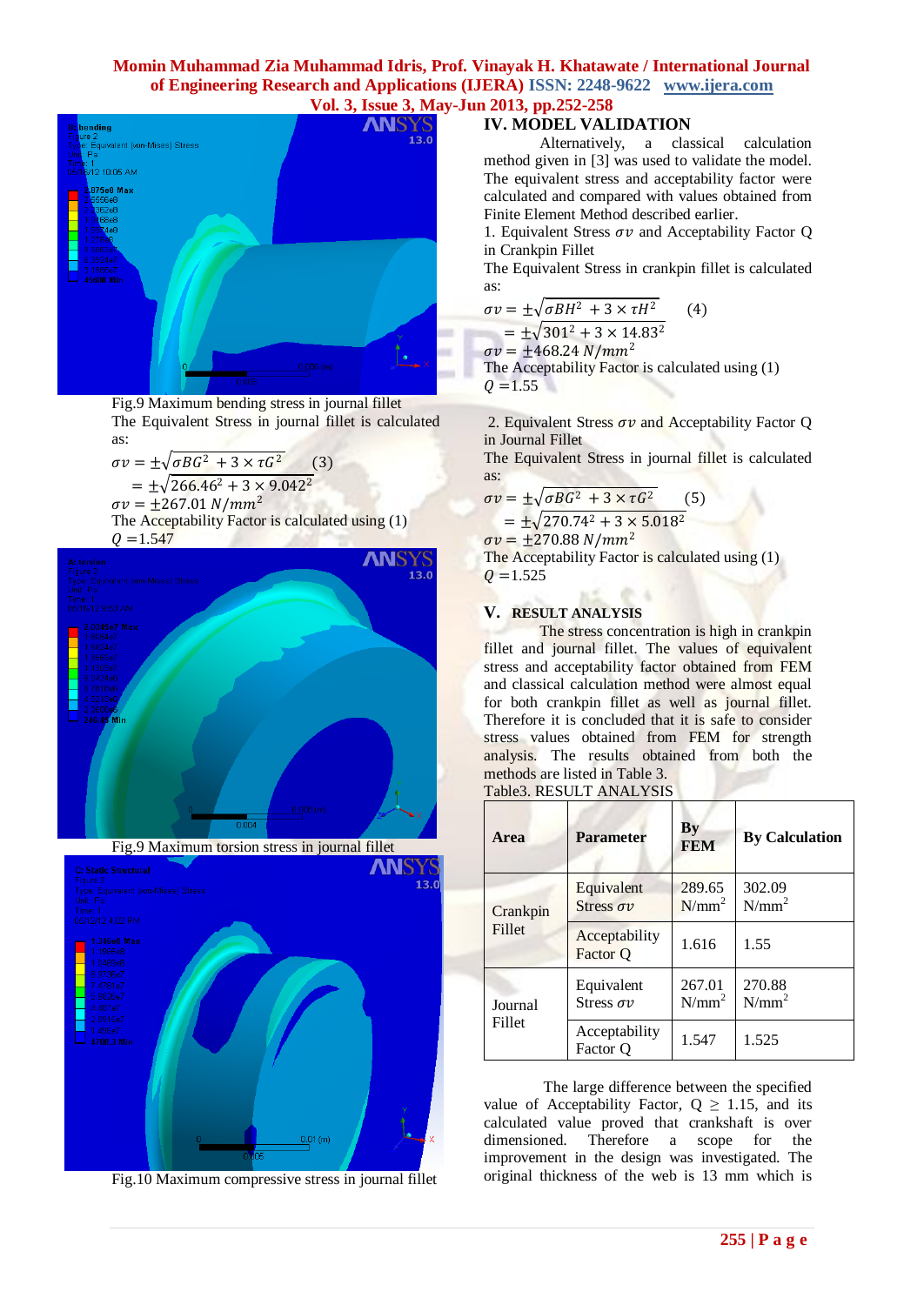reduced in step of 1 mm and acceptability factor was calculated for each thickness value using Finite Element Method.

Table 4 lists the summary of these iterations which were done to arrive at final acceptable value of web thickness. It is clear from Table4 that web thickness can be reduced to 10 mm still keeping the acceptability factor above the specified limit (iteration No. 4). Although there is still a little margin between calculated value and specified value of acceptability factor, it is better not to reduce web thickness further to be on the safer side. Further reduction in web thickness results in acceptability factor values which are less than specified value (iteration No.5 and 6) indicating that web thickness can't be reduced below 10 mm.

|  |  |  | Table4: DESIGN MODIFICATION STEPS |  |
|--|--|--|-----------------------------------|--|
|--|--|--|-----------------------------------|--|

| Sr.<br>N<br>$\overline{O}$ | Web<br>Thickne<br>SS<br>mm | Area                              | Equivale<br>nt Stress<br>$\sigma V$<br>(N/mm 2) | Acceptabili<br>ty Factor<br>$(Q \ge 1.15)$ |
|----------------------------|----------------------------|-----------------------------------|-------------------------------------------------|--------------------------------------------|
| 1                          | 13                         | $\overline{C}$ rankpi<br>n Fillet | 289.65                                          | 1.616                                      |
|                            |                            | Journal<br>Fillet                 | 267.01                                          | 1.547                                      |
| $\overline{2}$             | 12                         | Crankpi<br>n Fillet               | 352.08                                          | 1.329                                      |
|                            |                            | Journal<br>Fillet                 | 322.1                                           | 1.283                                      |
|                            | 3<br>11                    | Crankpi<br>n Fillet               | 366.45                                          | 1.277                                      |
|                            |                            | Journal<br>Fillet                 | 333.84                                          | 1.238                                      |
| 4                          | 10                         | Crankpi<br>n Fillet               | 400.76                                          | 1.168                                      |
|                            |                            | Journal<br>Fillet                 | 355.056                                         | 1.164                                      |
| 5                          | 9                          | Crankpi<br>n Fillet               | 434.53                                          | 1.077                                      |
|                            |                            | Journal<br>Fillet                 | 361.98                                          | 1.141                                      |
| 6                          | 8                          | Crankpi<br>n Fillet               | 481.7                                           | 0.972                                      |
|                            |                            | Journal<br>Fillet                 | 363                                             | 1.138                                      |

## **VI. MODAL ANALYSIS**

In order to determine fundamental mode shapes and corresponding natural frequencies, Modal Analysis of the modified design of crankshaft was done. All six modes of vibration and corresponding natural frequencies were determined. Table 5 lists all six natural frequencies of vibration.

Table5. NATURAL FREQUENCIES OF VIBRATION

| <b>MODE</b>    | <b>FREQUENCY</b><br>[HZ] |
|----------------|--------------------------|
|                | 1432.7                   |
| $\mathfrak{D}$ | 2332.                    |
| 3              | 3215.                    |
|                | 3598.9                   |
| 5              | 3918.9                   |
| б              | 4218.4                   |

#### **First Mode of Vibration**

The first mode of vibration is bending vibration in X-direction at natural frequency of 1432.7 Hz. The maximum deformation appears at the bottom of crank WEB, as shown in Figure11.

### **Second Mode of Vibration**

The second mode of vibration is torsional vibration of right web about Y-direction at natural frequency of 2332 Hz. The maximum deformation appears at the sides of crank WEB as shown in Figure12.





Figure 12 Second mode of vibration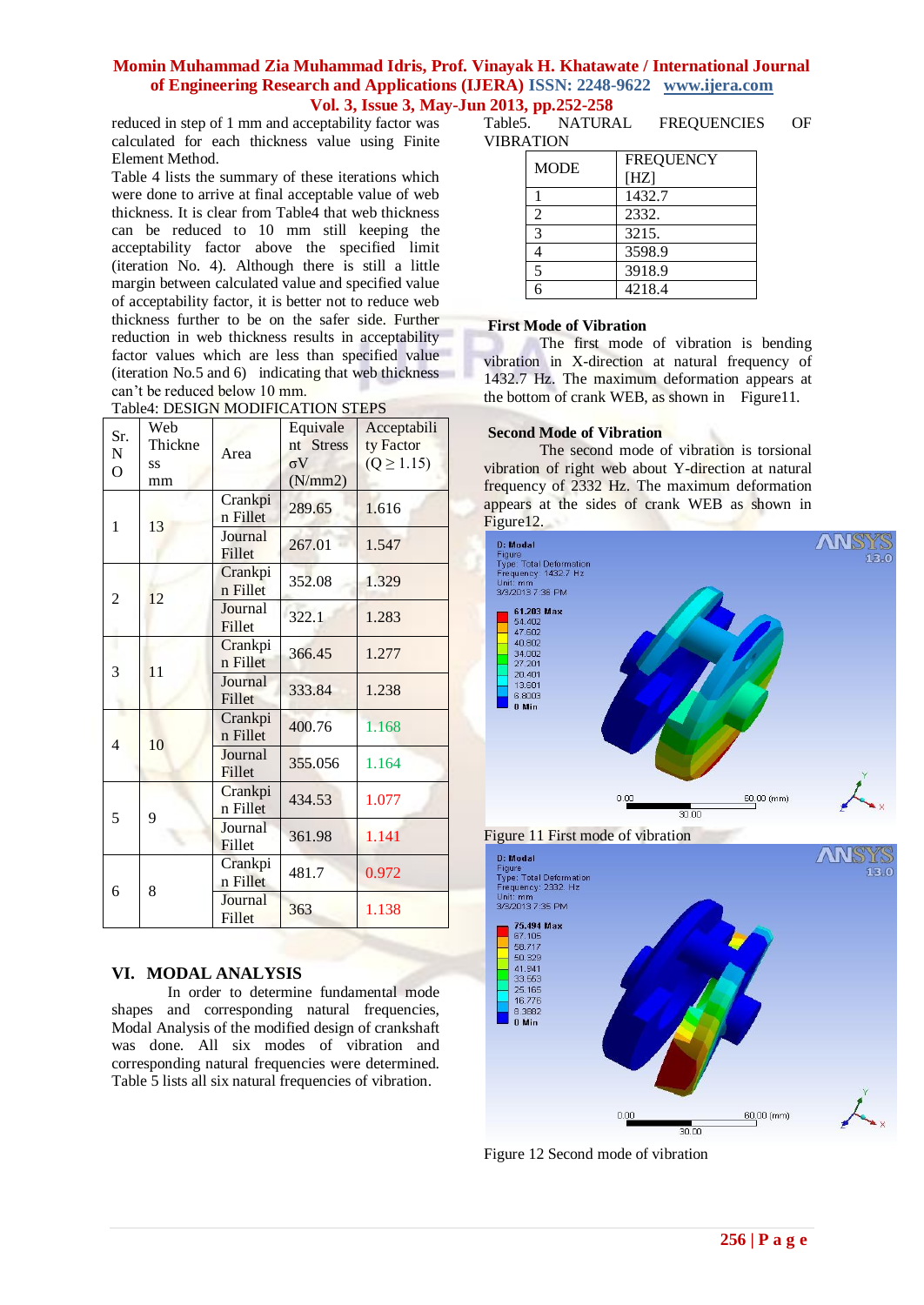## **Third Mode of Vibration**

The third mode of vibration is torsional vibration about Y-direction at natural frequency of 3215 Hz. The maximum deformation appears at the sides of left crank WEB as shown in Figure 13.



Figure 13 Third mode of vibration

#### **Fourth Mode of Vibration**

The fourth mode of vibration is torsion vibration about Z-direction at natural frequency of 3598.9 Hz. The maximum deformation appears at the edges of crank WEB as shown in Figure 14.



Figure 14 Fourth mode of vibration

#### **Fifth Mode of Vibration**

The fifth mode of vibration is torsion vibration about X-direction at natural frequency of 3918.9 Hz. The maximum deformation appears at the edges of crank WEB as shown in Figure 15.



Figure 15 Fifth mode of vibration

#### **Sixth Mode of Vibration**

The sixth mode of vibration is bending vibration in Z-direction at natural frequency of 3598.9 Hz. The maximum deformation appears at the edges of crank WEB as shown in Figure 16.



Figure 16 Sixth mode of vibration

## **VII. CONCLUSION**

1. Strength Analysis is a powerful tool to check adequacy of crankshaft dimensions and find scope for design modification.

2. It is found that weakest areas in crankshaft are crankpin fillet and journal fillet. Hence these areas